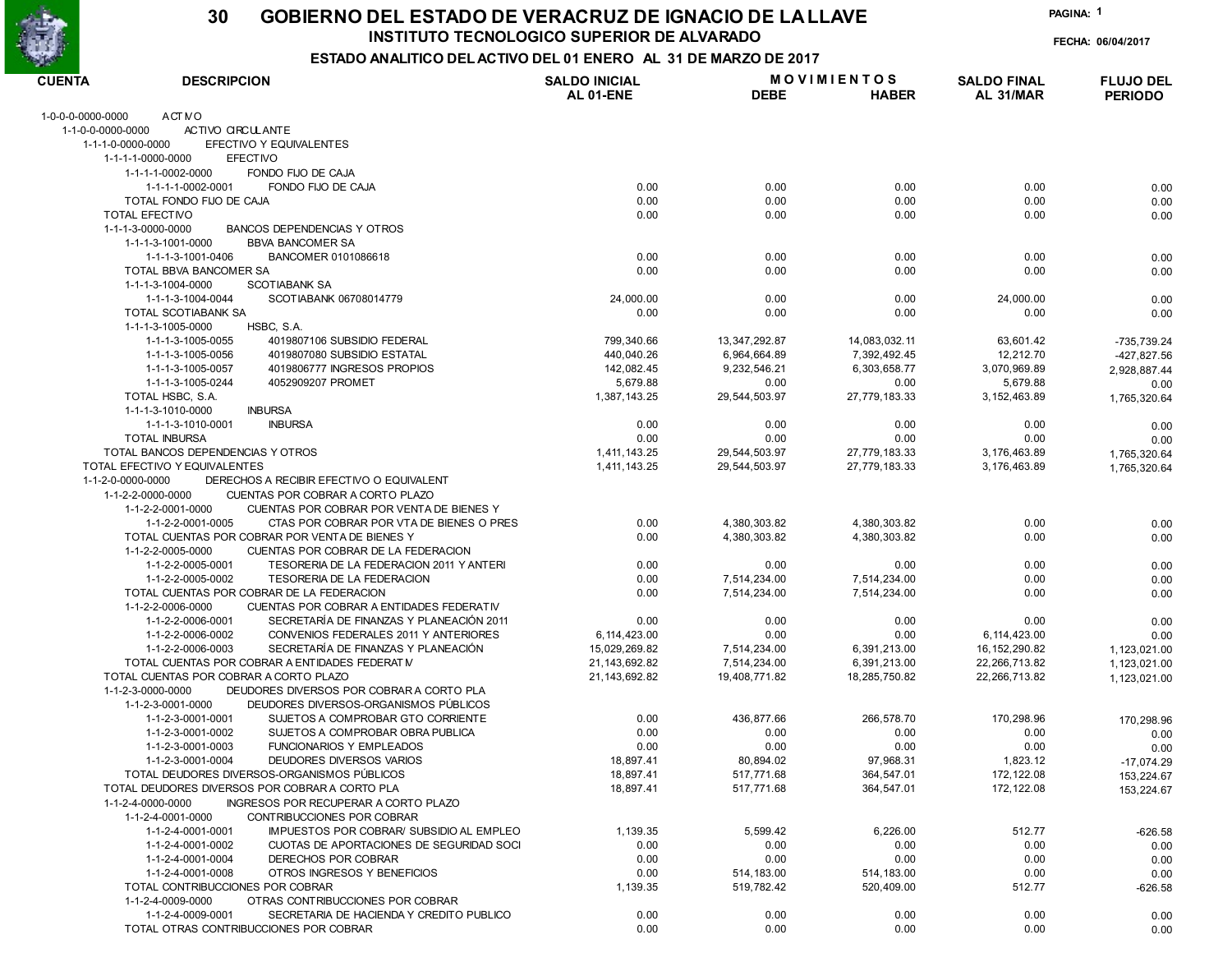

FECHA: 06/04/2017

PAGINA: 2

| <b>CUENTA</b><br><b>DESCRIPCION</b>                           |                                          | <b>SALDO INICIAL</b><br>AL 01-ENE | <b>DEBE</b>   | <b>MOVIMIENTOS</b><br><b>HABER</b> | <b>SALDO FINAL</b><br>AL 31/MAR | <b>FLUJO DEL</b><br><b>PERIODO</b> |
|---------------------------------------------------------------|------------------------------------------|-----------------------------------|---------------|------------------------------------|---------------------------------|------------------------------------|
| TOTAL INGRESOS POR RECUPERAR A CORTO PLAZO                    |                                          | 1,139.35                          | 519,782.42    | 520,409.00                         | 512.77                          | $-626.58$                          |
| 1-1-2-5-0000-0000                                             | DEUDORES POR ANTICIPOS DE LA TESORERIA A |                                   |               |                                    |                                 |                                    |
| 1-1-2-5-0001-0000                                             | DEUDORES POR ANTICIPOS DE LA TESORERIA A |                                   |               |                                    |                                 |                                    |
| <b>FONDO REVOLVENTE</b><br>1-1-2-5-0001-0001                  |                                          | 0.00                              | 25,000.00     | 0.00                               | 25,000.00                       | 25,000.00                          |
| TOTAL DEUDORES POR ANTICIPOS DE LA TESORERIA A                |                                          | 0.00                              | 25,000.00     | 0.00                               | 25,000.00                       | 25,000.00                          |
| TOTAL DEUDORES POR ANTICIPOS DE LA TESORERIA A                |                                          | 0.00                              | 25,000.00     | 0.00                               | 25,000.00                       | 25,000.00                          |
| TOTAL DERECHOS A RECIBIR EFECTIVO O EQUIVALENT                |                                          | 21, 163, 729.58                   | 20,471,325.92 | 19, 170, 706.83                    | 22,464,348.67                   | 1,300,619.09                       |
| DERECHOS A RECIBIR BIENES O SERVICIOS<br>1-1-3-0-0000-0000    |                                          |                                   |               |                                    |                                 |                                    |
| 1-1-3-1-0000-0000                                             | ANTICIPO A PROVEEDORES POR ADQUISICION D |                                   |               |                                    |                                 |                                    |
| 1-1-3-1-0001-0000                                             | ANTICIPO A PROVEEDORES POR ADQUISICION D |                                   |               |                                    |                                 |                                    |
| 1-1-3-1-0001-0001                                             | DIVERSOS PROVEEDORES BIENES Y SERVICIOS  | 0.00                              | 15,445,875.44 | 15,445,875.44                      | 0.00                            | 0.00                               |
| TOTAL ANTICIPO A PROVEEDORES POR ADQUISICION D                |                                          | 0.00                              | 15,445,875.44 | 15,445,875.44                      | 0.00                            | 0.00                               |
| TOTAL ANTICIPO A PROVEEDORES POR ADQUISICION D                |                                          | 0.00                              | 15,445,875.44 | 15,445,875.44                      | 0.00                            | 0.00                               |
| 1-1-3-2-0000-0000                                             | ANTICIPO A PROVEEDORES POR ADQUISICION D |                                   |               |                                    |                                 |                                    |
| 1-1-3-2-0001-0000                                             | ANTICIPO A PROVEEDORES POR ADQUISICION D |                                   |               |                                    |                                 |                                    |
| 1-1-3-2-0001-0001                                             | DIVERSOS PROVEEDORES BIENES INMUEBLES Y  | 0.00                              | 0.00          | 0.00                               | 0.00                            | 0.00                               |
| TOTAL ANTICIPO A PROVEEDORES POR ADQUISICION D                |                                          | 0.00                              | 0.00          | 0.00                               | 0.00                            | 0.00                               |
| TOTAL ANTICIPO A PROVEEDORES POR ADQUISICION D                |                                          | 0.00                              | 0.00          | 0.00                               | 0.00                            | 0.00                               |
| 1-1-3-3-0000-0000                                             | ANTICIPO A PROVEEDORES POR ADQUISICION D |                                   |               |                                    |                                 |                                    |
| 1-1-3-3-0001-0000                                             | ANTICIPO A PROVEEDORES POR ADQUISICION D |                                   |               |                                    |                                 |                                    |
| 1-1-3-3-0001-0001                                             | DIVERSOS PROVEEDORES BIENES INTANGIBLES  | 0.00                              | 0.00          | 0.00                               | 0.00                            | 0.00                               |
| TOTAL ANTICIPO A PROVEEDORES POR ADQUISICION D                |                                          | 0.00                              | 0.00          | 0.00                               | 0.00                            | 0.00                               |
| TOTAL ANTICIPO A PROVEEDORES POR ADQUISICION D                |                                          | 0.00                              | 0.00          | 0.00                               | 0.00                            | 0.00                               |
| ANTICIPO A CONTRATISTA POR OBRA PUB A CO<br>1-1-3-4-0000-0000 |                                          |                                   |               |                                    |                                 |                                    |
| 1-1-3-4-0001-0000<br>ANT A CONTRATISTA POR OBRAS PUB          |                                          |                                   |               |                                    |                                 |                                    |
| 1-1-3-4-0001-0001                                             | ANTICIPO A CONTRAT BIENES DOMINIO PUBLIC | 0.00                              | 0.00          | 0.00                               | 0.00                            | 0.00                               |
| TOTAL ANT A CONTRAT IS TA POR OBRAS PUB                       |                                          | 0.00                              | 0.00          | 0.00                               | 0.00                            | 0.00                               |
| 1-1-3-4-0002-0000                                             | ANTICPO A CONTRAT POR OBRA EN BIENES PR  | 0.00                              | 0.00          | 0.00                               | 0.00                            | 0.00                               |
| TOTAL ANTICIPO A CONTRATISTA POR OBRA PUB A CO                |                                          | 0.00                              | 0.00          | 0.00                               | 0.00                            | 0.00                               |
| TOTAL DERECHOS A RECIBIR BIENES O SERVICIOS                   |                                          | 0.00                              | 15,445,875.44 | 15,445,875.44                      | 0.00                            | 0.00                               |
| <b>ALMACENES</b><br>1-1-5-0-0000-0000                         |                                          |                                   |               |                                    |                                 |                                    |
| 1-1-5-1-0000-0000                                             | ALMACEN DE MATERIALES Y SUMINISTROS DE C |                                   |               |                                    |                                 |                                    |
| 1-1-5-1-1210-0000                                             | MATERIALES DE ADMINISTRACIÓN, EMISIÓN DE |                                   |               |                                    |                                 |                                    |
| 1-1-5-1-1210-0001                                             | MATERIALES DE ADMINISTRACIÓN, EMISIÓN DE | 17,052.14                         | 261, 142. 32  | 17,052.14                          | 261, 142.32                     | 244,090.18                         |
| 1-1-5-1-1210-0006                                             | MAT DE ADMINIST, EMISION DE INFORM       | 0.00                              | 17,052.14     | 17,052.14                          | 0.00                            | 0.00                               |
| TOTAL MATERIALES DE ADMINISTRACIÓN, EMISIÓN DE                |                                          | 17,052.14                         | 278, 194.46   | 34, 104. 28                        | 261, 142.32                     | 244,090.18                         |
| 1-1-5-1-2220-0000<br>ALIMENTOS Y UTENSILIOS                   |                                          |                                   |               |                                    |                                 |                                    |
| ALIMENTOS Y UTENSILIOS<br>1-1-5-1-2220-0001                   |                                          | 0.00                              | 0.00          | 0.00                               | 0.00                            | 0.00                               |
| 1-1-5-1-2220-0004<br>PROD ALIMENTICIOS                        |                                          | 0.00                              | 0.00          | 0.00                               | 0.00                            | 0.00                               |
| TOTAL ALIMENTOS Y UTENSILIOS                                  |                                          | 0.00                              | 0.00          | 0.00                               | 0.00                            | 0.00                               |
| 1-1-5-1-3240-0000                                             | MATERIALES Y ARTÍCULOS DE CONSTRUCCIÓN Y |                                   |               |                                    |                                 |                                    |
| 1-1-5-1-3240-0001                                             | MATERIALES Y ARTÍCULOS DE CONSTRUCCIÓN Y | 13,856.49                         | 55,121.60     | 13,856.49                          | 55, 121.60                      | 41,265.11                          |
| 1-1-5-1-3240-0006                                             | MAT Y ARTICULOS DE CONTRCC Y REPARA 2016 | 0.00                              | 13,856.49     | 13,856.49                          | 0.00                            | 0.00                               |
| TOTAL MATERIALES Y ARTÍCULOS DE CONSTRUCCIÓN Y                |                                          | 13,856.49                         | 68,978.09     | 27,712.98                          | 55, 121.60                      | 41,265.11                          |
| 1-1-5-1-4250-0000                                             | PRODUCTOS QUÍMICOS, FARMACÉUTICOS Y DE L |                                   |               |                                    |                                 |                                    |
| 1-1-5-1-4250-0001                                             | PRODUCTOS QUÍMICOS. FARMACÉUTICOS Y DE L | 0.00                              | 0.00          | 0.00                               | 0.00                            | 0.00                               |
| TOTAL PRODUCTOS QUÍMICOS. FARMACÉUTICOS Y DE L                |                                          | 0.00                              | 0.00          | 0.00                               | 0.00                            | 0.00                               |
| 1-1-5-1-5260-0000                                             | COMBUSTIBLES, LUBRICANTES Y ADITIVOS     |                                   |               |                                    |                                 |                                    |
| 1-1-5-1-5260-0001                                             | COMBUSTIBLES, LUBRICANTES Y ADITIVOS     | 0.00                              | 0.00          | 0.00                               | 0.00                            | 0.00                               |
| TOTAL COMBUSTIBLES, LUBRICANTES Y ADITIVOS                    |                                          | 0.00                              | 0.00          | 0.00                               | 0.00                            | 0.00                               |
| 1-1-5-1-6270-0000                                             | VESTUARIO, BLANCOS, PRENDAS DE PROTECCIÓ |                                   |               |                                    |                                 |                                    |
| 1-1-5-1-6270-0001<br><b>VESTUARIO Y UNIFORMES</b>             |                                          | 1,514.16                          | 0.00          | 1,514.16                           | 0.00                            | $-1,514.16$                        |
| 1-1-5-1-6270-0006                                             | <b>VESTUARIOS Y UNIFORMES 2016</b>       | 0.00                              | 1,514.16      | 1,514.16                           | 0.00                            | 0.00                               |
| TOTAL VESTUARIO, BLANCOS, PRENDAS DE PROTECCIÓ                |                                          | 1,514.16                          | 1,514.16      | 3,028.32                           | 0.00                            | $-1,514.16$                        |
| 1-1-5-1-7280-0000                                             | MATERIALES Y SUMINISTROS PARA SEGURIDAD  |                                   |               |                                    |                                 |                                    |
| 1-1-5-1-7280-0001                                             | MATERIALES Y SUMINISTROS PARA SEGURIDAD  | 0.00                              | 0.00          | 0.00                               | 0.00                            | 0.00                               |
| TOTAL MATERIALES Y SUMINISTROS PARA SEGURIDAD                 |                                          | 0.00                              | 0.00          | 0.00                               | 0.00                            | 0.00                               |
| 1-1-5-1-8290-0000                                             | HERRAMIENTAS, REFACCIONES Y ACCESORIOS M |                                   |               |                                    |                                 |                                    |
| 1-1-5-1-8290-0001                                             | HERRAMIENTAS, REFACCIONES Y ACCESORIOS M | 13,438.23                         | 27,427.33     | 13,438.23                          | 27,427.33                       | 13,989.10                          |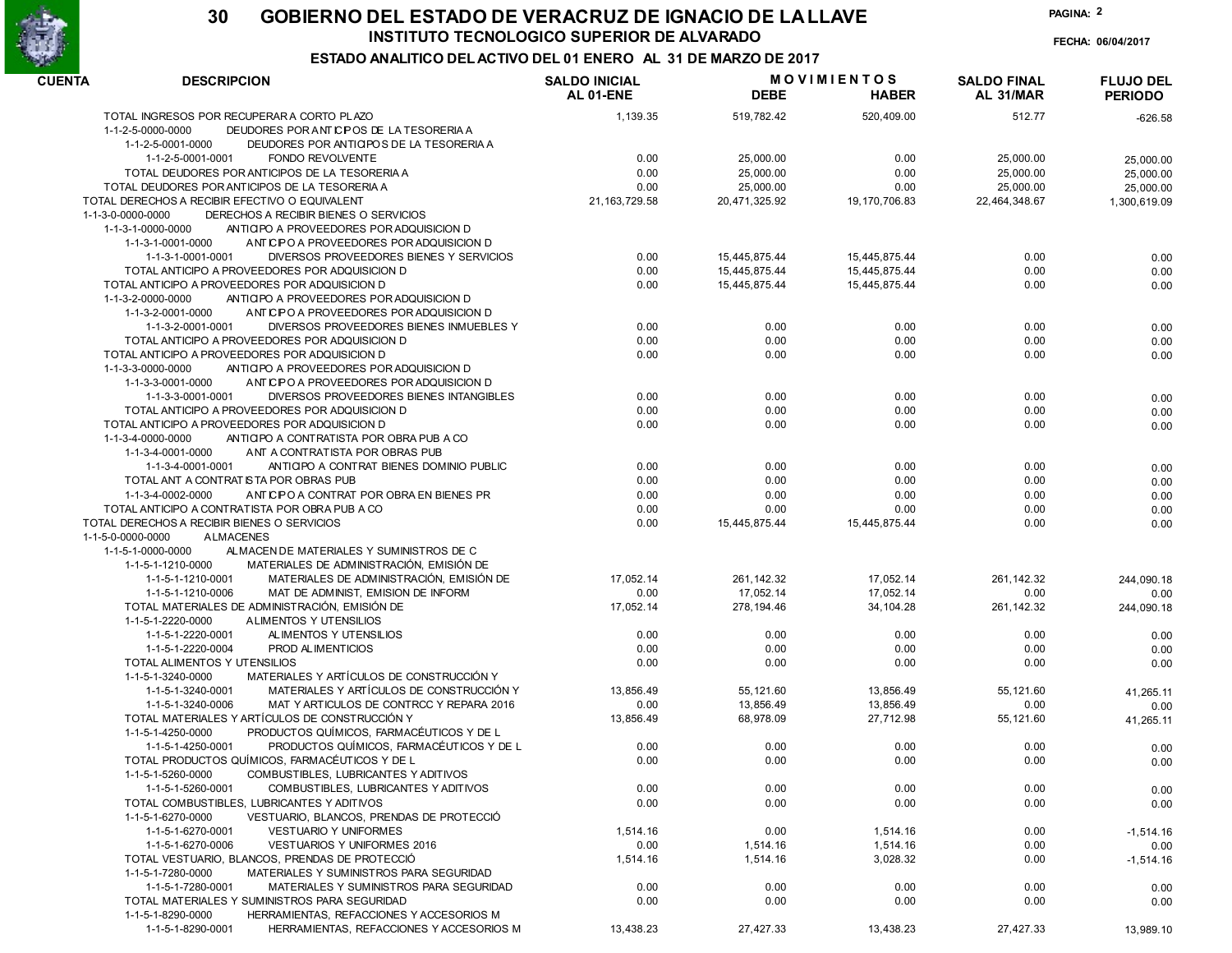

FECHA: 06/04/2017

PAGINA: 3

| <b>CUENTA</b>           | <b>DESCRIPCION</b>                                            | <b>SALDO INICIAL</b><br>AL 01-ENE | <b>DEBE</b>   | <b>MOVIMIENTOS</b><br><b>HABER</b> | <b>SALDO FINAL</b><br>AL 31/MAR | <b>FLUJO DEL</b><br><b>PERIODO</b> |
|-------------------------|---------------------------------------------------------------|-----------------------------------|---------------|------------------------------------|---------------------------------|------------------------------------|
|                         | 1-1-5-1-8290-0006<br>HERRAMIENTAS, REFACC Y ACCESORIOS MENORE | 0.00                              | 13,438.23     | 13,438.23                          | 0.00                            | 0.00                               |
|                         | TOTAL HERRAMIENTAS, REFACCIONES Y ACCESORIOS M                | 13,438.23                         | 40,865.56     | 26,876.46                          | 27,427.33                       | 13,989.10                          |
|                         | TOTAL ALMACEN DE MATERIALES Y SUMINISTROS DE C                | 45,861.02                         | 389,552.27    | 91,722.04                          | 343,691.25                      | 297,830.23                         |
| <b>TOTAL ALMACENES</b>  |                                                               | 45,861.02                         | 389,552.27    | 91,722.04                          | 343,691.25                      | 297,830.23                         |
| TOTAL ACTIVO CIRCULANTE |                                                               | 22,620,733.85                     | 65,851,257.60 | 62,487,487.64                      | 25,984,503.81                   | 3.363.769.96                       |
| 1-2-0-0-0000-0000       | ACTIVO NO CIRCULANTE                                          |                                   |               |                                    |                                 |                                    |
| 1-2-3-0-0000-0000       | BIENES INMUEBLES, INFRAESTRUCTURA Y CONS                      |                                   |               |                                    |                                 |                                    |
|                         | 1-2-3-1-0000-0000<br><b>TERRENOS</b>                          |                                   |               |                                    |                                 |                                    |
|                         | <b>TERRENOS</b><br>1-2-3-1-1581-0000                          |                                   |               |                                    |                                 |                                    |
|                         | 1-2-3-1-1581-0002<br>TERRENOS PARA LA CONSTRUCCIÓN DE INMUEBL | 829, 125.00                       | 0.00          | 0.00                               | 829, 125.00                     | 0.00                               |
|                         | <b>TOTAL TERRENOS</b>                                         | 829, 125.00                       | 0.00          | 0.00                               | 829, 125.00                     | 0.00                               |
|                         | <b>TOTAL TERRENOS</b>                                         | 829, 125.00                       | 0.00          | 0.00                               | 829, 125.00                     | 0.00                               |
|                         | 1-2-3-3-0000-0000<br>EDIFICIOS NO HABIATACIONALES             |                                   |               |                                    |                                 |                                    |
|                         | EDIFICIOS NO HABITACIONALES<br>1-2-3-3-1583-0000              |                                   |               |                                    |                                 |                                    |
|                         | 1-2-3-3-1583-0001<br>ADQUISICION DE EDIFICIOS Y LOCALES       | 4,424,640.00                      | 0.00          | 0.00                               | 4,424,640.00                    | 0.00                               |
|                         | TOTAL EDIFICIOS NO HABITACIONALES                             | 4,424,640.00                      | 0.00          | 0.00                               | 4,424,640.00                    | 0.00                               |
|                         | TOTAL EDIFICIOS NO HABIATA CIONALES                           | 4,424,640.00                      | 0.00          | 0.00                               | 4,424,640.00                    | 0.00                               |
|                         | 1-2-3-6-0000-0000<br>CONSTRUCCION EN PROCESO EN BIENES PROPIO |                                   |               |                                    |                                 |                                    |
|                         | 1-2-3-6-2622-0000<br>EDIFICACION NO HABITACIONAL              |                                   |               |                                    |                                 |                                    |
|                         | 1-2-3-6-2622-0001<br>EDIFICACION NO HABITACIONAL              | 3,753,527.75                      | 0.00          | 0.00                               | 3,753,527.75                    | 0.00                               |
|                         | TOTAL EDIFICACION NO HABITACIONAL                             | 3,753,527.75                      | 0.00          | 0.00                               | 3,753,527.75                    | 0.00                               |
|                         | TOTAL CONSTRUCCION EN PROCESO EN BIENES PROPIO                | 3,753,527.75                      | 0.00          | 0.00                               | 3,753,527.75                    | 0.00                               |
|                         | TOTAL BIENES INMUEBLES, INFRAESTRUCTURA Y CONS                | 9,007,292.75                      | 0.00          | 0.00                               | 9.007.292.75                    | 0.00                               |
| 1-2-4-0-0000-0000       | <b>BIENES MUEBLES</b>                                         |                                   |               |                                    |                                 |                                    |
|                         | MOBILIARIO Y EQUIPO DE ADMINISTRACIÓN<br>1-2-4-1-0000-0000    |                                   |               |                                    |                                 |                                    |
|                         | 1-2-4-1-1511-0000<br>MUEBLES DE OFICINA Y ESTANTERÍA          |                                   |               |                                    |                                 |                                    |
|                         | 1-2-4-1-1511-0001<br>MOBILIARIO Y EQUIPO DE OFICINA           | 2,179,979.35                      | 0.00          | 0.00                               | 2,179,979.35                    | 0.00                               |
|                         | TOTAL MUEBLES DE OFICINA Y ESTANTERÍA                         | 2.179.979.35                      | 0.00          | 0.00                               | 2,179,979.35                    | 0.00                               |
|                         | MUEBLES, EXCEPTO DE OFICINA Y ESTANTERÍA<br>1-2-4-1-2512-0000 |                                   |               |                                    |                                 |                                    |
|                         | OTROS MUEBLES<br>1-2-4-1-2512-0001                            | 90, 141.51                        | 0.00          | 0.00                               | 90, 141.51                      | 0.00                               |
|                         | TOTAL MUEBLES, EXCEPTO DE OFICINA Y ESTANTERÍA                | 90, 141.51                        | 0.00          | 0.00                               | 90, 141.51                      | 0.00                               |
|                         | EQUIPO DE CÓMPUTO Y DE TECNOLOGÍAS DE LA<br>1-2-4-1-3515-0000 |                                   |               |                                    |                                 |                                    |
|                         | <b>BIENES INFORMÁTICOS</b><br>1-2-4-1-3515-0001               | 4,876,003.36                      | 0.00          | 0.00                               | 4,876,003.36                    | 0.00                               |
|                         | TOTAL EQUIPO DE CÓMPUTO Y DE TECNOLOGÍAS DE LA                | 4,876,003.36                      | 0.00          | 0.00                               | 4,876,003.36                    | 0.00                               |
|                         | OTROS MOBILIARIOS Y EQUIPOS DE ADMINISTR<br>1-2-4-1-9519-0000 | 0.00                              | 0.00          | 0.00                               | 0.00                            | 0.00                               |
|                         | TOTAL MOBILIARIO Y EQUIPO DE ADMINISTRACIÓN                   | 7, 146, 124. 22                   | 0.00          | 0.00                               | 7, 146, 124. 22                 | 0.00                               |
|                         | MOBILIARIO Y EQUIPO EDUCACIONAL RECREATI<br>1-2-4-2-0000-0000 |                                   |               |                                    |                                 |                                    |
|                         | EQUIPO AUDIOV IS UAL<br>1-2-4-2-1521-0000                     |                                   |               |                                    |                                 |                                    |
|                         | 1-2-4-2-1521-0001<br>EQUIPO AUDIOVISUAL                       | 571,365.75                        | 0.00          | 0.00                               | 571,365.75                      | 0.00                               |
|                         | TOTAL EQUIPO AUDIOVISUAL                                      | 571,365.75                        | 0.00          | 0.00                               | 571,365.75                      |                                    |
|                         | APARATOS DEPORTIVOS<br>1-2-4-2-2522-0000                      |                                   |               |                                    |                                 | 0.00                               |
|                         | 1-2-4-2-2522-0001<br><b>EQUIPOS DEPORTIVOS</b>                | 1,890.00                          | 0.00          | 0.00                               | 1,890.00                        |                                    |
|                         | TOTAL APARATOS DEPORTIVOS                                     | 1,890.00                          | 0.00          | 0.00                               | 1.890.00                        | 0.00                               |
|                         | CÁMARAS FOTOGRÁFICAS Y DE VIDEO<br>1-2-4-2-3523-0000          |                                   |               |                                    |                                 | 0.00                               |
|                         | EQUIPO FOTOGRÁFICO<br>1-2-4-2-3523-0001                       |                                   |               |                                    |                                 |                                    |
|                         | TOTAL CÁMARAS FOTOGRÁFICAS Y DE VIDEO                         | 8,456.03                          | 0.00          | 0.00                               | 8,456.03                        | 0.00                               |
|                         | OTRO MOBILIARIO Y EQUIPO EDUCACIONAL Y R                      | 8,456.03                          | 0.00          | 0.00                               | 8,456.03                        | 0.00                               |
|                         | 1-2-4-2-9529-0000                                             |                                   |               |                                    |                                 |                                    |
|                         | 1-2-4-2-9529-0001<br>EQUIPOS RECREATIVOS<br>1-2-4-2-9529-0002 | 212, 185.74                       | 0.00          | 0.00                               | 212, 185.74                     | 0.00                               |
|                         | INSTRUMENTOS MUSICALES                                        | 37,054.94                         | 0.00          | 0.00                               | 37,054.94                       | 0.00                               |
|                         | 1-2-4-2-9529-0003<br><b>MUEBLES ESCOLARES</b>                 | 1,269,395.29                      | 0.00          | 0.00                               | 1,269,395.29                    | 0.00                               |
|                         | TOTAL OTRO MOBILIARIO Y EQUIPO EDUCACIONAL Y R                | 1,518,635.97                      | 0.00          | 0.00                               | 1,518,635.97                    | 0.00                               |
|                         | TOTAL MOBILIARIO Y EQUIPO EDUCACIONAL RECREAT I               | 2,100,347.75                      | 0.00          | 0.00                               | 2,100,347.75                    | 0.00                               |
|                         | EQUIPO E INSTRUMENTAL MÉDICO Y DE LABORA<br>1-2-4-3-0000-0000 |                                   |               |                                    |                                 |                                    |
|                         | EQUIPO MÉDICO Y DE LABORATORIO<br>1-2-4-3-1531-0000           |                                   |               |                                    |                                 |                                    |
|                         | EQUIPO MÉDICO Y DE LABORATORIO<br>1-2-4-3-1531-0001           | 24,858.80                         | 0.00          | 0.00                               | 24,858.80                       | 0.00                               |
|                         | TOTAL EQUIPO MÉDICO Y DE LABORATORIO                          | 24,858.80                         | 0.00          | 0.00                               | 24,858.80                       | 0.00                               |
|                         | INSTRUMENTAL MÉDICO Y DE LABORATORIO<br>1-2-4-3-2532-0000     |                                   |               |                                    |                                 |                                    |
|                         | INSTRUMENTAL MÉDICO Y DE LABORATORIO<br>1-2-4-3-2532-0001     | 0.00                              | 0.00          | 0.00                               | 0.00                            | 0.00                               |
|                         | TOTAL INSTRUMENTAL MÉDICO Y DE LABORATORIO                    | 0.00                              | 0.00          | 0.00                               | 0.00                            | 0.00                               |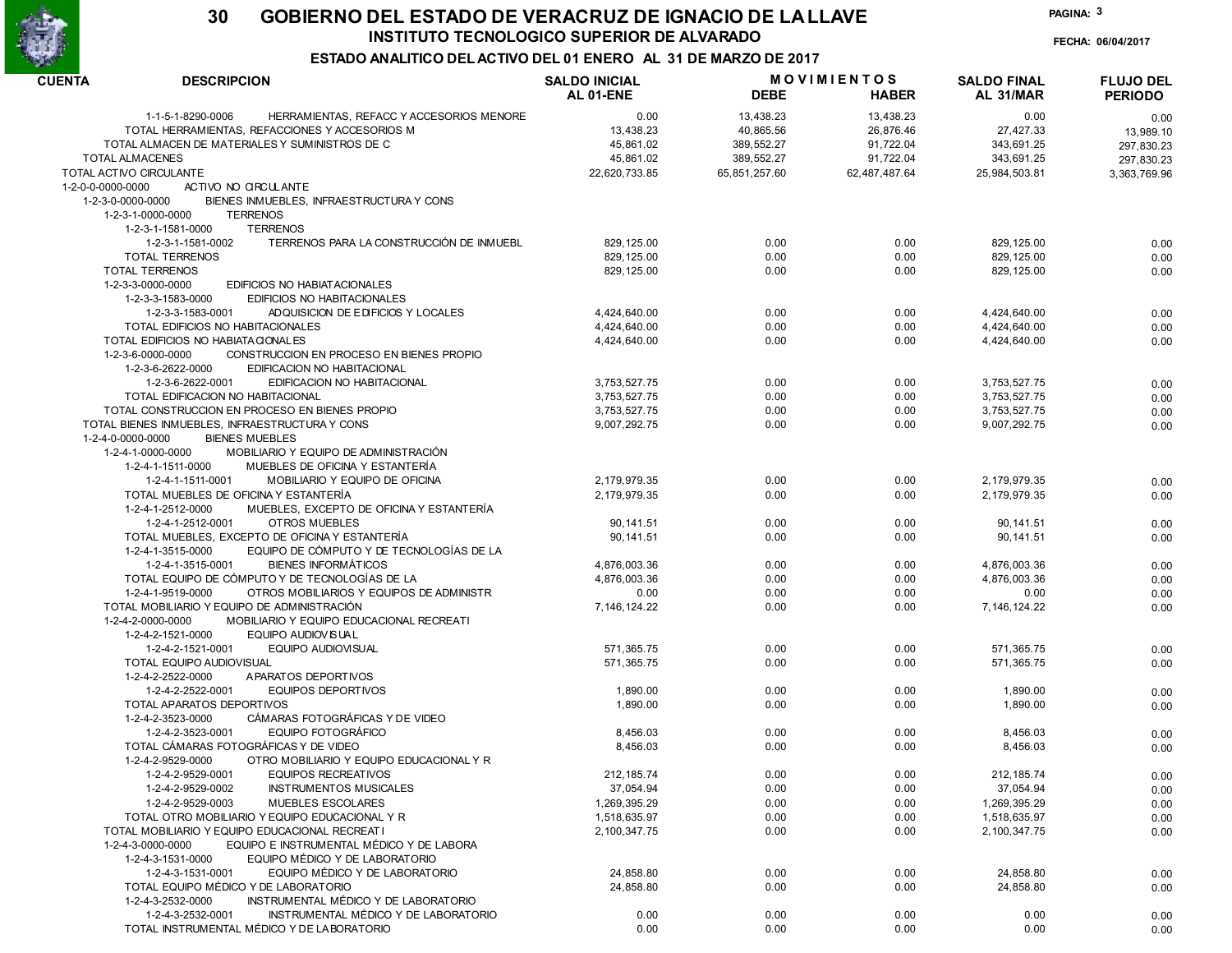

FECHA: 06/04/2017

PAGINA: 4

| <b>CUENTA</b><br><b>DESCRIPCION</b>                           |                                          | <b>SALDO INICIAL</b> | <b>MOVIMIENTOS</b> |              | <b>SALDO FINAL</b> | <b>FLUJO DEL</b> |
|---------------------------------------------------------------|------------------------------------------|----------------------|--------------------|--------------|--------------------|------------------|
|                                                               |                                          | <b>AL 01-ENE</b>     | <b>DEBE</b>        | <b>HABER</b> | AL 31/MAR          | <b>PERIODO</b>   |
| TOTAL EQUIPO E INSTRUMENTAL MÉDICO Y DE LABORA                |                                          | 24,858.80            | 0.00               | 0.00         | 24,858.80          | 0.00             |
| EQUIPO DE TRANSPORTE<br>1-2-4-4-0000-0000                     |                                          |                      |                    |              |                    |                  |
| 1-2-4-4-1541-0000<br>AUTOMOVILES Y EQUIPO TERRESTRES          |                                          |                      |                    |              |                    |                  |
| 1-2-4-4-1541-0003                                             | VEHÍCULOS TERRESTRES PARA SERVICIOS ADMI | 863, 129.99          | 0.00               | 0.00         | 863, 129.99        | 0.00             |
| TOTAL AUTOMOVILES Y EQUIPO TERRESTRES                         |                                          | 863, 129.99          | 0.00               | 0.00         | 863, 129.99        | 0.00             |
| 1-2-4-4-2542-0000<br>CARROCERÍAS Y REMOLQUES                  |                                          |                      |                    |              |                    |                  |
| 1-2-4-4-2542-0003                                             | CARROCERÍAS Y REMOLQUES PARA SERVICIOS A | 37,680.00            | 0.00               | 0.00         | 37,680.00          | 0.00             |
| TOTAL CARROCERÍAS Y REMOLQUES                                 |                                          | 37,680.00            | 0.00               | 0.00         | 37,680.00          | 0.00             |
| TOTAL EQUIPO DE TRANSPORTE                                    |                                          | 900,809.99           | 0.00               | 0.00         | 900,809.99         | 0.00             |
| 1-2-4-6-0000-0000<br>MAQUINARIA, OTROS EQUIPOS Y HERRAMIENTAS |                                          |                      |                    |              |                    |                  |
| 1-2-4-6-1561-0000<br>MAQUINARIA Y EQUIPO AGROPECUARIO         |                                          |                      |                    |              |                    |                  |
| 1-2-4-6-1561-0001<br>MAQUINARIA Y EQUIPO AGROPECUARIO         |                                          | 0.00                 | 0.00               | 0.00         | 0.00               | 0.00             |
| TOTAL MAQUINARIA Y EQUIPO AGROPECUARIO                        |                                          | 0.00                 | 0.00               | 0.00         | 0.00               | 0.00             |
| 1-2-4-6-2562-0000<br><b>MAQUINARIA Y EQUIPO INDUSTRIAL</b>    |                                          |                      |                    |              |                    |                  |
| 1-2-4-6-2562-0001<br>MAQUINARIA Y EQUIPO INDUSTRIAL           |                                          | 0.00                 | 0.00               | 0.00         | 0.00               | 0.00             |
| 1-2-4-6-2562-0002                                             | MAQUINARIA Y EQUIPO PARA SUMINISTRO DE A | 15,524.40            | 0.00               | 0.00         | 15,524.40          | 0.00             |
| TOTAL MAQUINARIA Y EQUIPO INDUSTRIAL                          |                                          | 15,524.40            | 0.00               | 0.00         | 15,524.40          | 0.00             |
| 1-2-4-6-4564-0000<br>SISTEMAS DE A RE ACONDICIONADO, CALEFACC |                                          |                      |                    |              |                    |                  |
| 1-2-4-6-4564-0001                                             | SISTEMAS DE AIRE ACONDICIONADO, CALEFACC | 1,424,505.61         | 0.00               | 0.00         | 1,424,505.61       | 0.00             |
| TOTAL SISTEMAS DE AIRE ACONDICIONADO. CALEFACC                |                                          | 1,424,505.61         | 0.00               | 0.00         | 1,424,505.61       | 0.00             |
| 1-2-4-6-5565-0000<br>EQUIPO DE COMUNICACIÓN Y TELECOMUNICACIÓ |                                          |                      |                    |              |                    |                  |
| 1-2-4-6-5565-0001                                             | EQUIPOS Y APARATOS DE COMUNICACIONES Y T | 0.00                 | 0.00               | 0.00         | 0.00               | 0.00             |
| TOTAL EQUIPO DE COMUNICACIÓN Y TELECOMUNICACIÓ                |                                          | 0.00                 | 0.00               | 0.00         | 0.00               | 0.00             |
| EQUIPOS DE GENERACIÓN ELÉCTRICA, APARATO<br>1-2-4-6-6566-0000 |                                          |                      |                    |              |                    |                  |
| 1-2-4-6-6566-0001                                             | MAQUINARIA Y EQUIPO ELÉCTRICO Y ELECTRÓN | 1,916,996.31         | 0.00               | 0.00         | 1,916,996.31       | 0.00             |
| TOTAL EQUIPOS DE GENERACIÓN ELÉCTRICA, APARATO                |                                          | 1,916,996.31         | 0.00               | 0.00         | 1,916,996.31       | 0.00             |
| 1-2-4-6-7567-0000<br>HERRAMIENTAS Y MÁQUINAS-HERRAMIENTA      |                                          |                      |                    |              |                    |                  |
| MAQUINARIA Y EQUIPO PARA TALLERES<br>1-2-4-6-7567-0001        |                                          | 379.554.68           | 0.00               | 0.00         | 379,554.68         | 0.00             |
| HERRAMIENTAS Y MÁQUINAS-HERRAMIENTA<br>1-2-4-6-7567-0002      |                                          | 1,192,816.69         | 0.00               | 0.00         | 1,192,816.69       | 0.00             |
| REFACCIONES MAYORES<br>1-2-4-6-7567-0003                      |                                          | 0.00                 | 0.00               | 0.00         | 0.00               | 0.00             |
| TOTAL HERRAMIENTAS Y MÁQUINAS-HERRAMIENTA                     |                                          | 1,572,371.37         | 0.00               | 0.00         | 1,572,371.37       | 0.00             |
| 1-2-4-6-9569-0000<br>OTROS EQUIPOS                            |                                          |                      |                    |              |                    |                  |
| 1-2-4-6-9569-0006<br>OTROS BIENES MUEBLES                     |                                          | 131, 117. 11         | 0.00               | 0.00         | 131, 117. 11       | 0.00             |
| <b>TOTAL OTROS EQUIPOS</b>                                    |                                          | 131, 117. 11         | 0.00               | 0.00         | 131, 117. 11       | 0.00             |
| TOTAL MAQUINARIA, OTROS EQUIPOS Y HERRAMIENTAS                |                                          | 5,060,514.80         | 0.00               | 0.00         | 5,060,514.80       | 0.00             |
| COLECCIONES, OBRAS DE ARTE Y OBJETOS VAL<br>1-2-4-7-0000-0000 |                                          |                      |                    |              |                    |                  |
| 1-2-4-7-1513-0000<br>BIENES ARTÍSTICOS, CULTURALES Y CIENTÍFI |                                          |                      |                    |              |                    |                  |
| BIENES PARA BIBLIOTECAS Y MUSEOS<br>1-2-4-7-1513-0001         |                                          | 667,077.80           | 0.00               | 0.00         | 667,077.80         | 0.00             |
| TOTAL BIENES ARTÍSTICOS, CULTURAL ES Y CIENTÍFI               |                                          | 667,077.80           | 0.00               | 0.00         | 667,077.80         | 0.00             |
| TOTAL COLECCIONES, OBRAS DE ARTE Y OBJETOS VAL                |                                          | 667,077.80           | 0.00               | 0.00         | 667,077.80         | 0.00             |
| <b>TOTAL BIENES MUEBLES</b>                                   |                                          | 15,899,733.36        | 0.00               | 0.00         | 15,899,733.36      | 0.00             |
| <b>ACTIVOS INTANGIBLES</b><br>1-2-5-0-0000-0000               |                                          |                      |                    |              |                    |                  |
| <b>SOFTWARE</b><br>1-2-5-1-0000-0000                          |                                          |                      |                    |              |                    |                  |
| <b>SOFTWARE</b><br>1-2-5-1-1591-0000                          |                                          |                      |                    |              |                    |                  |
| <b>SOFTWARE</b><br>1-2-5-1-1591-0001                          |                                          | 19.120.10            | 0.00               | 0.00         | 19, 120.10         | 0.00             |
| TOTAL SOFTWARE                                                |                                          | 19, 120.10           | 0.00               | 0.00         | 19.120.10          | 0.00             |
| <b>TOTAL SOFTWARE</b>                                         |                                          | 19, 120.10           | 0.00               | 0.00         | 19, 120.10         | 0.00             |
| 1-2-5-4-0000-0000<br><b>LICENCIAS</b>                         |                                          |                      |                    |              |                    |                  |
| 1-2-5-4-1597-0000<br>LICENCIAS INFORMÁTICAS E INTELECTUALES   |                                          |                      |                    |              |                    |                  |
| 1-2-5-4-1597-0001                                             | LICENCIAS INFORMÁTICAS E INTELECTUALES   | 0.00                 | 0.00               | 0.00         | 0.00               | 0.00             |
| TOTAL LICENCIAS INFORMÁTICAS E INTELECTUALES                  |                                          | 0.00                 | 0.00               | 0.00         | 0.00               | 0.00             |
| <b>TOTAL LICENCIAS</b>                                        |                                          | 0.00                 | 0.00               | 0.00         | 0.00               | 0.00             |
| TOTAL ACTIVOS INTANGIBLES                                     |                                          | 19, 120.10           | 0.00               | 0.00         | 19, 120.10         | 0.00             |
| 1-2-6-0-0000-0000<br>DEPRECIACION, DETERIORO Y AMORTIZACION A |                                          |                      |                    |              |                    |                  |
| 1-2-6-1-0000-0000<br>DEPRECIACION ACUMULADA DE BIENES INMUEBL |                                          |                      |                    |              |                    |                  |
| 1-2-6-1-5830-0000<br><b>EDIFICIOS NO RESIDENCIALES</b>        |                                          |                      |                    |              |                    |                  |
| 1-2-6-1-5830-0001<br>ADQUISICION DE EDIFICIOS Y LOCALES       |                                          | 0.00                 | 0.00               | 0.00         | 0.00               | 0.00             |
| TOTAL EDIFICIOS NO RESIDENCIALES                              |                                          | 0.00                 | 0.00               | 0.00         | 0.00               | 0.00             |
| TOTAL DEPRECIACION ACUMULADA DE BIENES INMUEBL                |                                          | 0.00                 | 0.00               | 0.00         | 0.00               | 0.00             |
|                                                               |                                          |                      |                    |              |                    |                  |